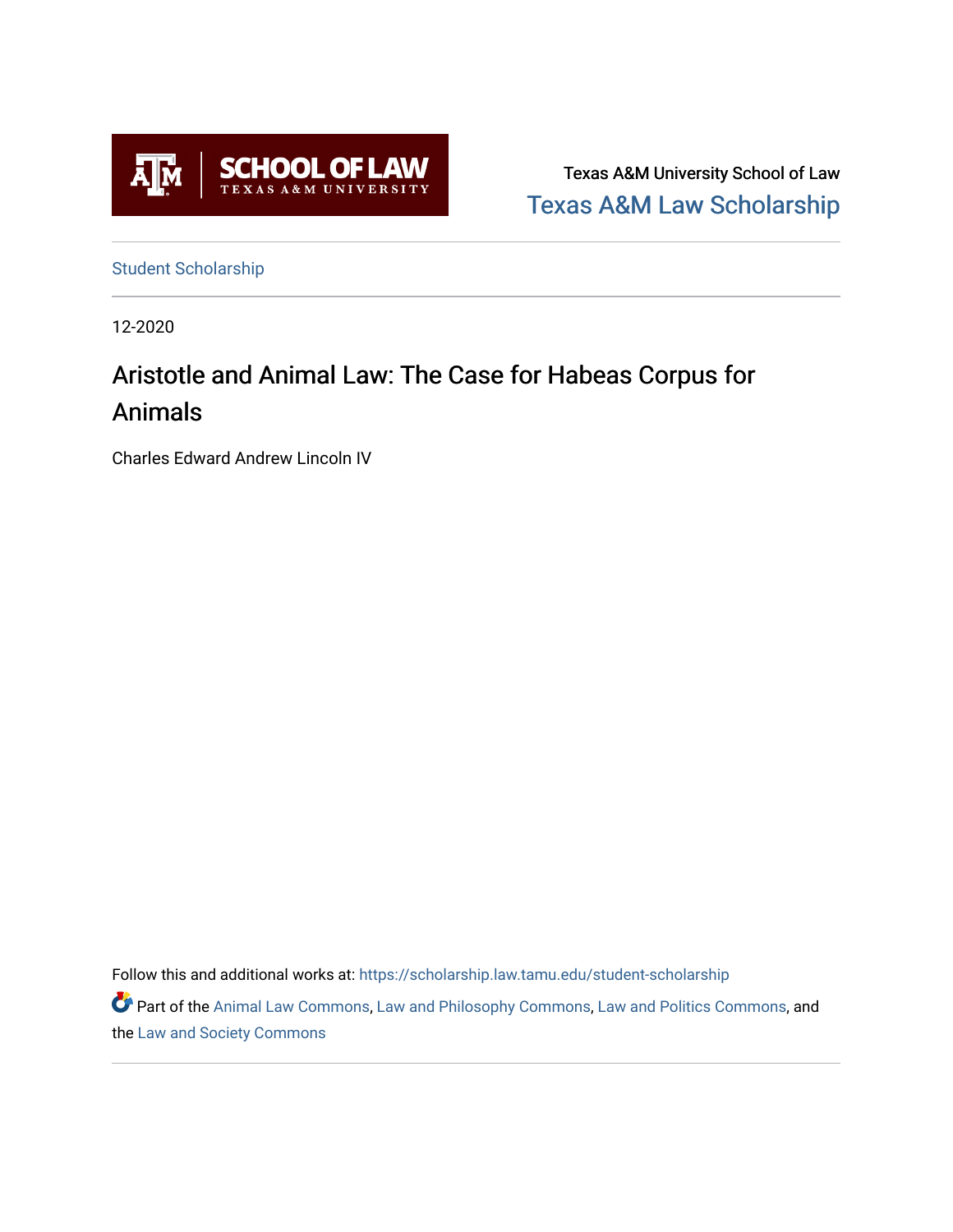## **Aristotle and Animal Law: The Case for Habeas Corpus for Animals**

*By* CHARLES EDWARD ANDREW LINCOLN IV\*

## **Introduction**

**T**HIS ARTICLE ARGUES THAT, ONTOLOGICALLY, the right to habeas corpus comes from an ability to have a cognitive capacity. This is not intended as a scientific journal but rather a philosophical and legal argument. Arguments have been made using theoretical and philosophical bases for animal rights—as well as natural philosophical rights in general. Aristotle has provided a foundation for analyzing the character and structure of natural rights.<sup>1</sup>

The definition of the soul—to Aristotle—includes three levels.<sup>2</sup> This theory of Aristotle's soul is not novel; it has influenced thinkers from pre-Christian times and beyond. This theory was also featured in the U.S. Supreme Court decision *Roe v. Wade*, regarding abortion rights.3 The first level of the soul is the nutritive aspect, which enables

Charlie Lincoln is a Ph.D. candidate at the University of Groningen (*Rijksuniversiteit Groningen*). He has an LL.M. in Tax Law from Boston University (2018), an Advanced LL.M. in International Tax Law from the University of Amsterdam (*Universiteit van Amsterdam*) (2017), and a J.D. from Texas A&M University School of Law (2016).

<sup>1.</sup> Ana Marta González, *Natural Right and Coercion*, *in* THE THREADS OF NATURAL LAW: UNRAVELLING A PHILOSOPHICAL TRADITION 85, 86 (2013).

<sup>2. &</sup>quot;Aristotle . . . focused on empirical biological investigations and defined the soul as 'an actuality of the first kind of a natural organized body.' Aristotle also viewed humans as having a sequence of souls (vegetative, sensitive, and intellectual), the sensitive soul being acquired sometime after fertilization." Brendan (Bo) F. Pons, *The Law and Philosophy of Personhood: Where Should South Dakota Abortion Law Go from Here?*, 58 S.D. L. REV. 119, 141 (2013). *See* Aristotle, Aristotle De Anima, (R.D. Hicks trans., Cambridge Univ. Press Warehouse 1907) (in Book II of De Anima, Aristotle accounts for the three parts of the soul as falling into five categories: nutritive ( $\theta$ ρεπτικόν), sensory ( $\alpha$ iσ $\theta$ ητικόν), appetitive ( όρεκτικόν), locomotive (κινητικόν), thinking (διανοητικόν)).

<sup>3.</sup> Roe v. Wade, 410 U.S. 113, n.22 (1973), *modified*, Planned Parenthood of Se. Pa. v. Casey, 505 U.S. 833 (1992).

Early philosophers believed that the embryo or fetus did not become formed and begin to live until at least 40 days after conception for a male, and 80 to 90 days for a female. See, for example, Aristotle, Hist.Anim. 7.3.583b; Gen.Anim. 2.3.736, 2.5.741; Hippocrates, Lib. de Nat. Puer., No. 10. Aristotle's thinking derived from his three-stage theory of life: vegetable, animal, rational. The vegetable stage was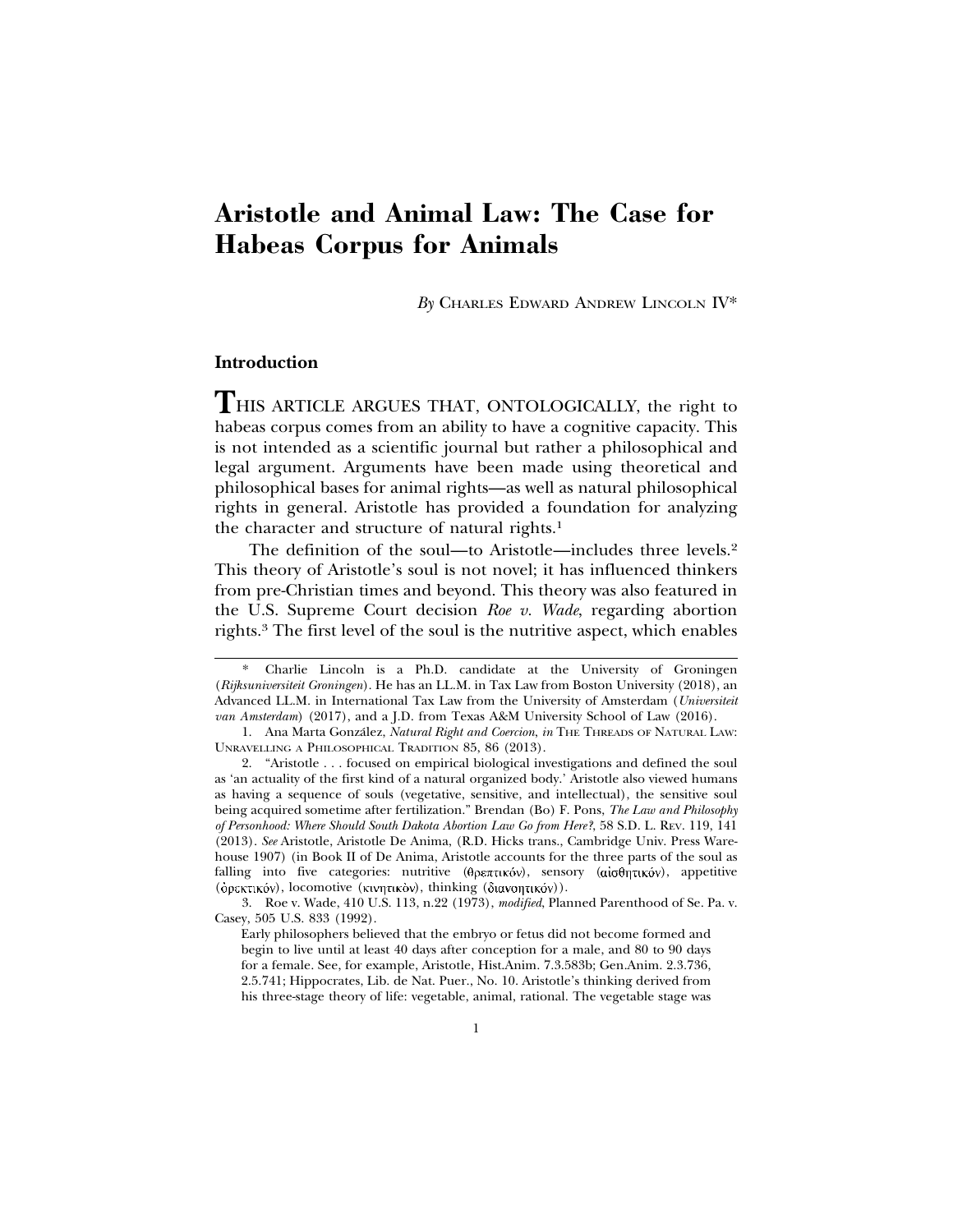living things to nourish themselves—this aspect of the soul is shared by all living things, including plants.4 The second part of the soul, the locomotive, distinguishes animals from plants. The locomotive portion of the soul allows animals to "engage in goal-directed behavior in order to achieve their conscious and unconscious goals."5 Whereas the third, the rational part of the soul, which enables "reasoned purposeful conduct," distinguishes humans and animals.6

Whether one accepts Aristotle's conception of the soul—perhaps more accurately translated as psychology or "aspects-of-existence"—is

#### *Id.*

4. Christopher Shields, *Aristotle's Psychology*, STANFORD ENCYCLOPEDIA PHIL. (Jan. 8, 2016), https://plato.stanford.edu/entries/aristotle-psychology/ [https://perma.cc/TK7S-T3YY]

The broadest is nutrition, which is shared by all natural living organisms; animals have perception in addition; and among natural organisms humans alone have mind. Aristotle maintains that various kinds of souls, nutritive, perceptual, and intellectual, form a kind of hierarchy. Any creature with reason will also have perception; any creature with perception will also have the ability to take on nutrition and to reproduce; but the converse does not hold.

*Id.*

Thus, plants show up with only the nutritive soul, animals have both perceptual and nutritive faculties, and humans have all three. The reasons why this should be so are broadly teleological. In brief, every living creature as such grows, reaches maturity, and declines. Without a nutritive capacity, these activities would be impossible (De Anima iii 12, 434a22–434b18; cf. De Partibus Animalium iv 10, 687a24–690a10; Metaphysics xii 10, 1075a16–25). So, Aristotle concludes, psychology must investigate not only perceiving and thinking, but also nutrition.

*Id.*

6. Ralph F. Gaebler, *On the Incompatibility of Political Virtue and Judicial Review: A Neo-Aristotelean Perspective*, 34 HAMLINE L. REV. 263, 274–75 (2011).

reached at conception, the animal at "animation," and the rational soon after live birth. This theory, together with the 40/80 day view, came to be accepted by early Christian thinkers. The theological debate was reflected in the writings of St. Augustine, who made a distinction between embryo inanimatus, not yet endowed with a soul, and embryo animatus. He may have drawn upon Exodus 21:22. At one point, however, he expressed the view that human powers cannot determine the point during fetal development at which the critical change occurs. See Augustine, De Origine Animae 4.4 (Pub.Law 44.527). See also W. Reany, The Creation of the Human Soul, c. 2 and 83—86 (1932); Huser, The Crime of Abortion in Canon Law 15 (Catholic Univ. of America, Canon Law Studies No. 162, Washington, D.C., 1942).Galen, in three treatises related to embryology, accepted the thinking of Aristotle and his followers. Quay 426-427. Later, Augustine on abortion was incorporated by Gratian into the Decretum, published about 1140. Decretum Magistri Gratiani 2.32.2.7 to 2.32.2.10, in 1 Corpus Juris Canonici 1122, 1123 (A. Friedberg, 2d ed. 1879). This Decretal and the Decretals that followed were recognized as the definitive body of canon law until the new Code of 1917.For discussions of the canon-law treatment, see Means I, pp. 411-412; Noonan 20-26; Quay 426-430; see also J. Noonan, Contraception: A History of Its Treatment by the Catholic Theologians and Canonists 18-29 (1965).

<sup>5.</sup> *Id.*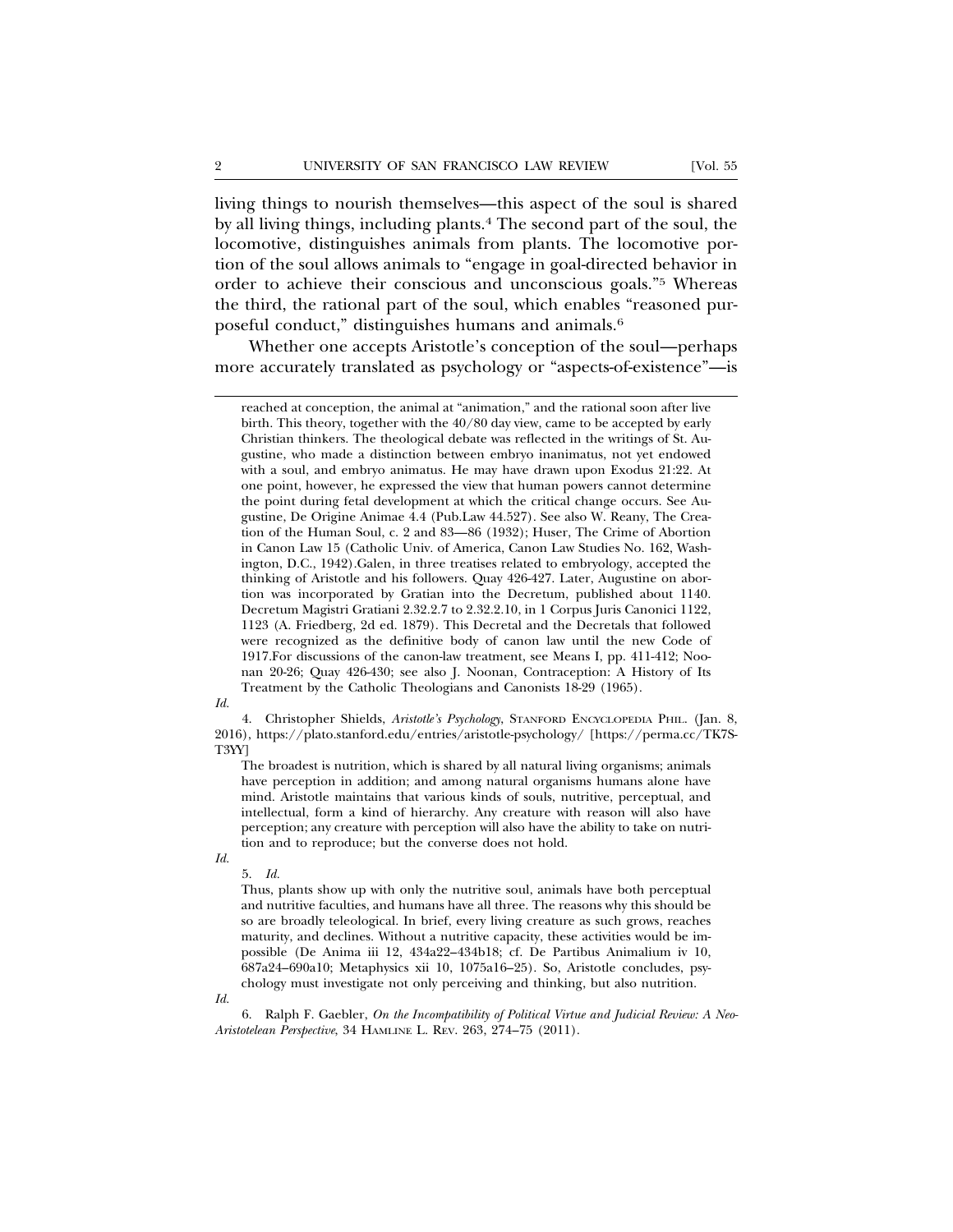arguably a subjective question. Considering its relevance to modern legal debate, *Roe v. Wade* appears to cite to Aristotle's hierarchical theory as a method of determining whether human life has arisen. The Supreme Court seems to argue that if the fetus is capable of partaking in the rational aspect of the soul, then the fetus should be accorded rights.7 This frame of analysis was not key to the ultimate Court decision but it does provide a compelling method of analysis: If a being partakes in what Aristotle deems the rational aspect of the soul, then that being should be accorded rights.

The rational aspect of the soul is key to human behavior, as it allows for the ability to speak and communicate with one another. Regarding humans and the soul, Aristotle writes:

The proper function of man, then, consists in an activity of the soul in conformity with a rational principle or, at least, not without it. In speaking of the proper function of a given individual we mean that it is the same in kind as the function of an individual who sets high standards for himself.<sup>8</sup>

However, it is true that many animals partake in the rational portion of the soul. Throughout their lives, animals utilize this aspect of the soul to perform survival functions and to move.<sup>9</sup>

9. Aristotle further suggests that there could be divisions even in the rational aspect of the soul—among these including perception. *See* Shields, *supra* note 4.

Perception is the capacity of the soul which distinguishes animals from plants; indeed, having a perceptive faculty is definitive of being an animal (*De Sensu* 1, 436b10–12); every animal has at least touch, whereas most have the other sensory modalities as well (*De Anima* ii 2 413b4–7). In broad terms at least, animals must have perception if they are to live. So, Aristotle supposes, there are defensible teleological grounds for treating animals as essentially capable of perceiving (*De Anima* ii 3, 414b6–9, 434a30–b4; *De Sensu* 1, 436b16–17).

*Id.*

<sup>7.</sup> Such arguments are not novel. Adam Fulginiti, *The Soul and Its Impact on Life and Death Choices: A Constitutional Study of Abortion, the Right to Die, and Other Bioethical Dilemmas*, 11 RUTGERS J.L. & RELIGION 459, 466–67 (2010).

<sup>8.</sup> Kyron Huigens, *Virtue and Inculpation*, 108 HARV. L. REV. 1423, n.97 (1995); *see also id.* at n.5 (Aristotle writes that we share certain aspects of the soul with other animals and beings, but it is the proper function of a humans to act according to reason and rationality.).

Rebecca J. Huss, *Valuing Man's and Woman's Best Friend: The Moral and Legal Status of Companion Animals*, 86 MARQ. L. REV. 47, 105 n.33 (2002).

Professor Nussbaum criticizes Wise's characterization of Greek history and asserts that "there is no evidence that [Aristotle] believed in [the view that there was] a universal teleology of nature, such as the 'Great Chain of Being.'' Nussbaum, *supra* note 31, at 1517. Professor Nussbaum references the hundreds of statements in Aristotle's biological writings suggesting that each animal's goal is its own life and flourishing to counterbalance Aristotle's oft-cited remark that animals exist for human's sake. *Id.* at 1519. For a selection of Aristotle's writings that include the inferential statements that "[nature] has made all animals for the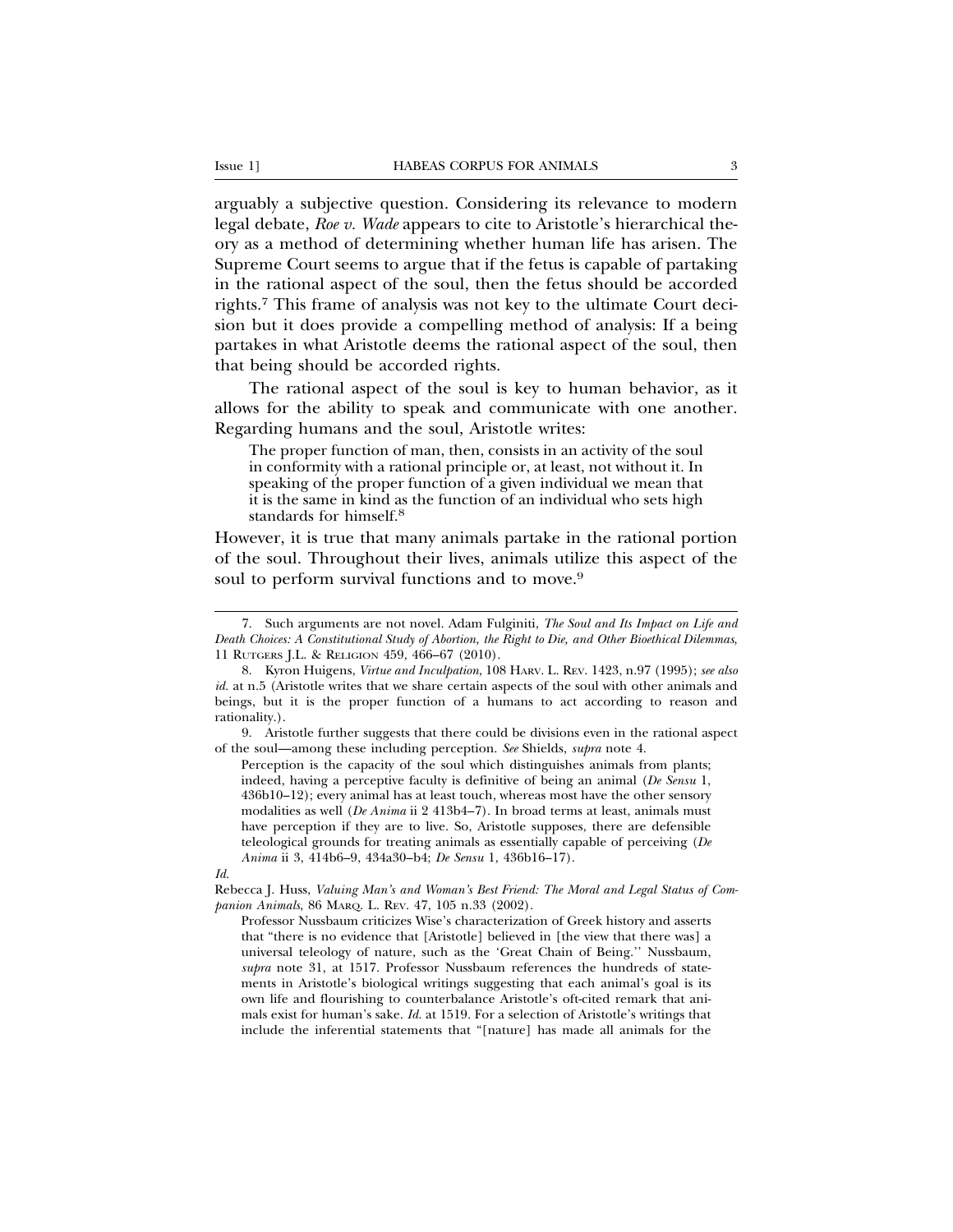As such, both animals and humans should be afforded habeas corpus rights. Animals partaking in the locomotive and rational part of the soul should be granted certain legal rights, such as habeas corpus. In short, habeas corpus allows an individual to challenge unlawful imprisonment and maintain one's liberty.10 Habeas corpus is particularly relevant right because it is a right enshrined in the U.S. Constitution and other constitutions around the world.11 Moreover, as in cases involving the freedom of slaves, habeas corpus was recognized as a prime example of self-determination of freed persons.12 Likewise, it has been argued that if animals are self-aware, then they should be granted habeas corpus rights.13 But still, questions remain: How should rationality be demonstrated, and by what rule or system of characterization of rationality should the law accord the right of Habeas Corpus? These questions can be answered through evidence and science. This Article argues that such characterization could be consistently and effectively applied using Aristotle's hierarchy of the soul outlined in *De Anima* (Greek: Περί Ψυχῆς).

sake of man," see Aristotle, *Animals and Slaver*y, *in* ANIMAL RIGHTS AND HUMAN OBLIGATIONs 109—10 (Tom Regan & Peter Singer eds., Prentice-Hall, Inc. 1976).

*Id.*

[H]abeas corpus [Law Latin "that you have the body"] (18c) A writ employed to bring a person before a court, most frequently to ensure that the person's imprisonment or detention is not illegal (habeas corpus ad subjiciendum). In addition to being used to test the legality of an arrest or commitment, the writ may be used to obtain judicial review of (1) the regularity of the extradition process.

*Id.*

12. Somerset v. Stewart (1772) 98 Eng. Rep. 499 (U.K.). In this case, the English Court of King's Bench determined that slavery was not supported by the common law tradition and statutory law in England (slavery was still sanctioned by law in other parts of the British Empire). *Id.*

13. One such argument is seen in a case from New York:

Chimpanzees also demonstrate self-awareness, recognizing themselves in mirrors and photographs and on television, and have the capacity to reflect on their behavior. They manifest a capacity for empathy, are attuned to the experiences and emotions of others, and imitate and emulate others. They behave in ways that reflect moral inclinations, and demonstrate compassion and depression when a member of their community or familial group dies. They also have a cooperative social life, engage in imaginary play, and display a sense of humor. Based on this research and the belief that chimpanzees are autonomous and self-determining beings entitled to such fundamental rights as bodily liberty and equality, petitioner seeks the issuance of a writ and a determination that [the chimpanzees] are being unlawfully deprived of their liberty.

In re Writ of Habeas Corpus, The Nonhuman Rights Project, Inc., ex rel. Hercules & Leo v. Stanley, 16 N.Y.S. 3d 898, 902 (Sup. Ct. 2015).

<sup>10.</sup> *Habeas Corpus*, BLACK'S LAW DICTIONARY (11th ed. 2019)

<sup>11.</sup> U.S. CONST. art. 1, § 9, cl. 2.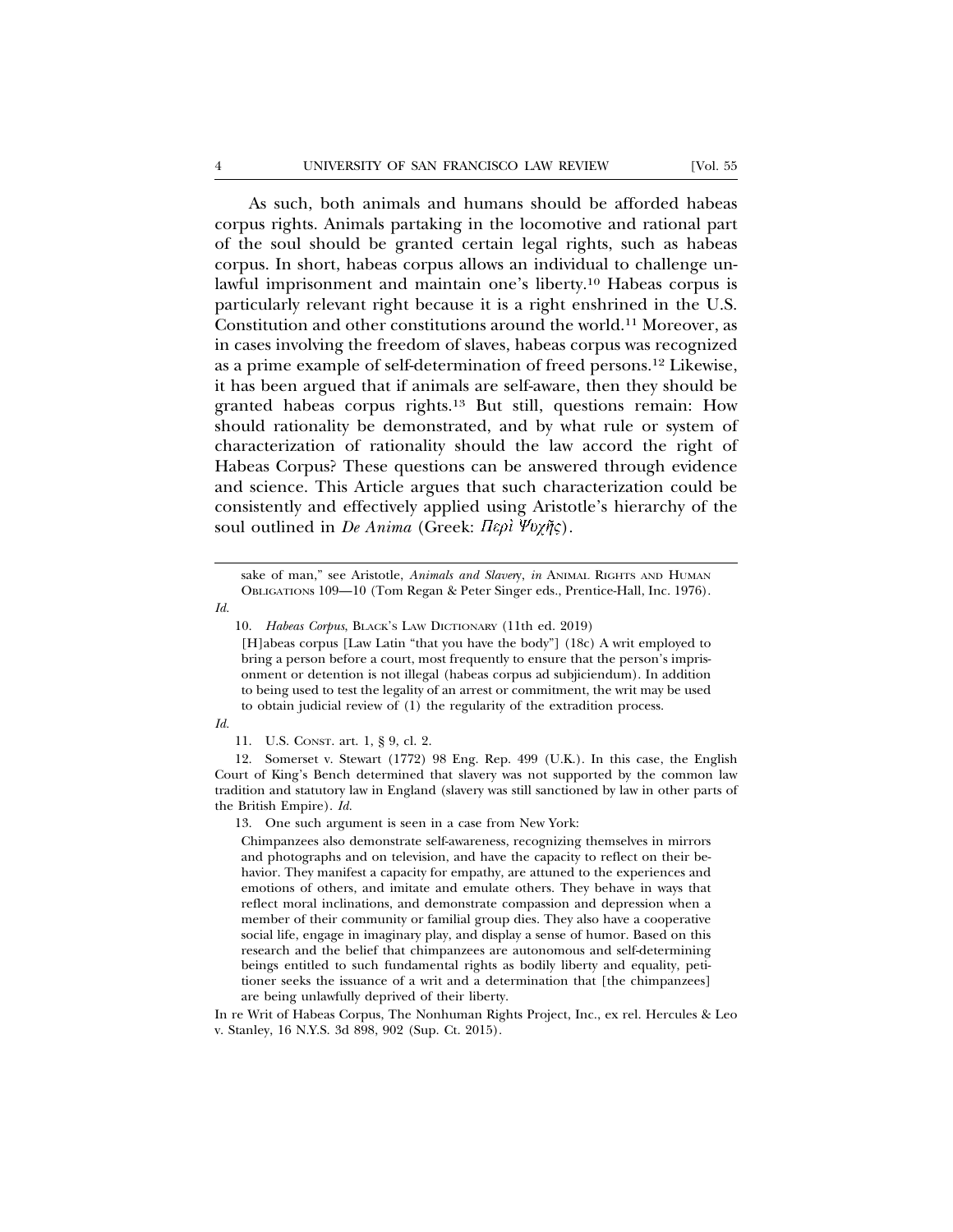This article is divided into three substantive sections. Section I delineates Aristotle's theory of the soul as laid out in *De Anima*. Section II defines habeas corpus as a legal concept and demonstrates under what circumstances it should be granted. Section III applies Aristotle's theory of the soul as a structure whereby animals could be granted habeas corpus rights.

### **I. Aristotle's Theory of the Soul**

In Aristotle's *De Anima*, Aristotle breaks down the concept of the soul into three constituent parts.14 The three parts are the vegetative aspect of the soul, the sensitive (locomotive) aspect of the soul, and the rational aspect of the soul.15

The vegetative aspect of the soul has the qualities of reproduction, growth, and nurturing for existential purposes.16 Generally, plants can be described within the vegetative aspect of the soul because plants do not generally engage in activities that are characteristic of the locomotive aspects of the soul. According to Aristotle, the locomotive soul carries the whole animal<sup>17</sup>. Aristotle would not consider oceanic sponges<sup>18</sup>—despite being made of animal cells—to partake in the locomotive aspects of the soul. Such classification is made because a sponge cannot move on its own to a different location. Indeed, there could be exceptions to this rule, as may be the case with

17. ARISTOTLE, ON THE SOUL III, *in* ON THE SOUL. PARVA NATURALIA. ON BREATH. 140, 197–99 (W.S. Hett trans., Harvard Univ. Press 1936).

<sup>14.</sup> Adam Fulginiti, *The Soul and Its Impact on Life and Death Choices: A Constitutional Study of Abortion, the Right to Die, and Other Bioethical Dilemmas*, 11 RUTGERS J.L. & RELIGION 459, 466 (2010) ("Aristotle also employs a three-fold notion of the soul that has particular significance.31 The three "types" of souls he refers to are the nutritive soul, the sensitive soul and finally, the rational soul.").

<sup>15.</sup> *Id*.

<sup>16.</sup> Bill Davis, *Rebuilding the Wall*, 7 ANIMAL L. 221, 231—32 (2001) ("[w]hereas Aristotle believed that some animals possessed only the 'most primitive' 'nutritive' and 'reproductive' souls, 'certain living beings [i.e., humans]—a small minority—possess[ed] calculation and thought that made them superior to animals that lacked these superior forms of soul.'").

<sup>18.</sup> *See* Speyer v. United States, 14 Cust. Ct. 91, 94 (Cust. Ct. 1945) ("Van Nostrand's Scientific Encyclopedia (1938) contains the following under 'sponge': An animal of the phylum Porifera."); *see Porifera*, STEDMANS MEDICAL DICTIONARY 712090 (defines a sponge as "a phylum of the Metazoa, comprising a group of sessile, aquatic animals possessing an endoskeleton and many branching canals, lined by flagellated collar cells; communication of the canals with the surface is made through many pores or through larger openings and oscula."); *see* I. Sponges—Phylum Porifera 50 C.F.R. § Pt. 622, App. A.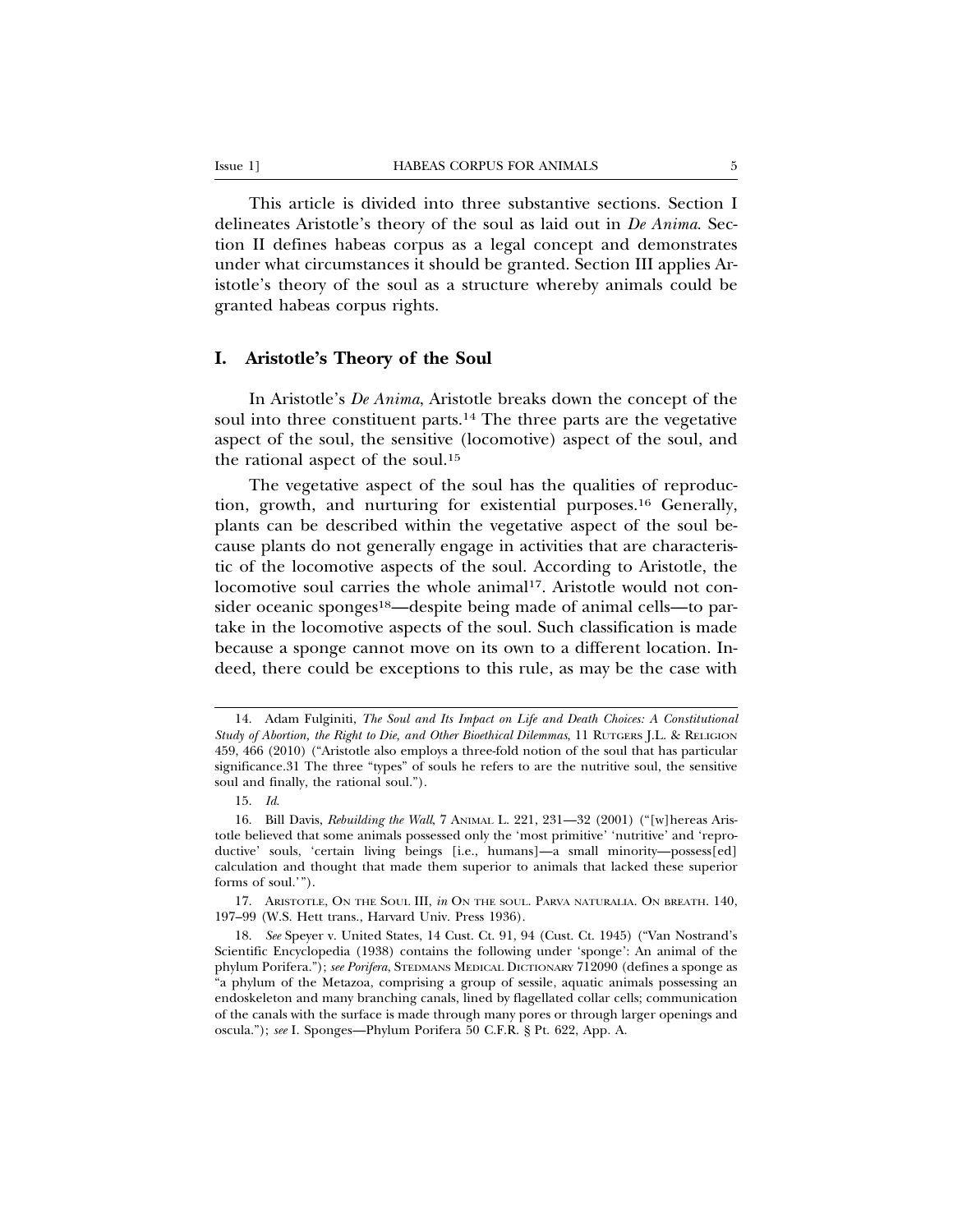the Venus flytrap,<sup>19</sup> which tends to have movement ascribed to it. As such, they can be said to partake—at least in part—in the sensitive part of the soul in an Aristotelian sense.

The sensitive or locomotive aspect of the soul accounts for the mobile and sensational aspects of the soul.20 Animals, for the most part, partake in this aspect of the soul, as well as the vegetative. Here, one can start to see the creation of a ranking amongst the various aspects of Aristotle's conception of the soul. However, the creation of a ranking or hierarchy was not necessarily the goal of Aristotle's conception, but rather an attempt to categorize the differences. There is no indication that Aristotle saw a preferential hierarchy, but rather a categorization—like a Venn Diagram—where certain aspects of the soul of a being engages with others. However, for the soul to fully mature, it is necessary for each "step" to partake in each of the former step(s). The sensitive soul must partake in the vegetative soul. Likewise, the rational soul must partake in both the sensitive (locomotive) soul and the vegetative soul.

Finally, there is the rational aspect of Aristotle's soul, which partakes in both the sensitive and the vegetative aspects of the soul. This aspect of the soul involves thought and reflection, as well as some further levels of memory, imagination, and self-propelled motion. The curious thing about some aspects of the rational soul is that there can be overlap between humans and animals—for example, both humans and animals can take part in perception and understanding.21 Even Aristotle admitted this.22 Although Aristotle envisioned humans as

21. Klaus Corcilius & Pavel Gregoric, *Separability Vs. Difference: Parts and Capacities of the Soul in Aristotle*, 39 OXFORD STUD. ANCIENT PHIL. 81, 92 (2010) ("[a]ll living beings endowed with perception (animals), whether or not they are also in possession of the locomotive and the thinking capacity, have the nutritive capacity of the soul.").

22. *Id.*

<sup>19.</sup> For a definition of the functions of a Venus flytrap see William H. Rodgers, Jr., *Where Environmental Law and Biology Meet: Of Pandas' Thumbs, Statutory Sleepers, and Effective Law*, 65 U. COLO. L. REV. 25, 36 (1993).

Yet another rain forest plant, the Venus'-flytrap, secretes a sweet nectar that lures insects into the midrib of its leaf. On the margins of these leaves are rows of spines that mesh when the leaves snap shut around an unsuspecting insect. The Venus'-flytrap then devours the insect in a reversal of the normal roles of plant and animal.

*Id.*

<sup>20.</sup> Robert F. Blomquist, *Cloning Endangered Animal Species?*, 32 VAL. U.L. REV. 383, 398 (1998) ("Aristotle did not find any evidence that plants performed key functions performed by animals, like locomotion, sensation, and appetite. Rather, Aristotle saw these functions as 'characteristic powers of the animal soul, called by him the "sensitive soul" because sensation is the source both of animal desire and animal movement.'").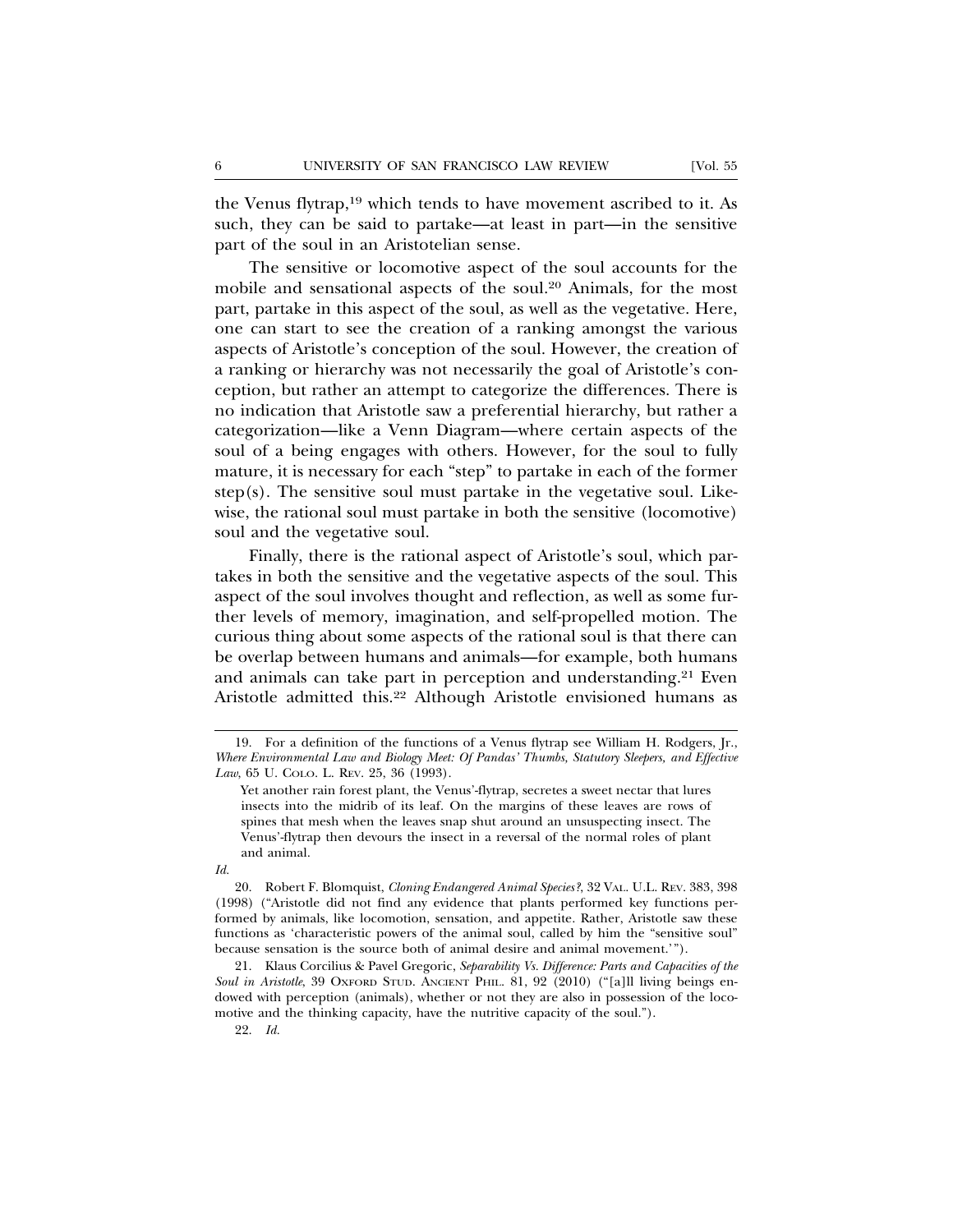partaking in the rational soul primarily, he admitted that certain animals "learn" within their lifetimes, propelling their intellectual progression.23 Such progression is demonstrated by certain individuals within Japanese macaque troops, which have been found to learn new behaviors from generation to generation—e.g. cleaning/washing behaviors; revenge against other family groups who have previously wronged their own.24

In *De Anima*, Aristotle continues discussing the rational soul from the perspective of an "intellect" existing.25 However, Aristotle separates the concept of the intellect from the physical and biological mind existing in humans—often conceptualized as "the ghost in the machine."26 Following Aristotle's mode of analysis, medieval thinkers such as Averroes and St. Thomas Aquinas had varying interpretations of Aristotle's concept of the intellect existing separately from the physical mind in a religious sense.<sup>27</sup> Indeed, St. Thomas Aquinas took Aris-

#### *Id.*

25. Lawrence B. Solum, Virtue Jurisprudence: An Aretaic Theory of Law 10 (Sept. 25, 2007) (working paper), https://www.researchgate.net/publication/228459813\_Virtue\_Jurisprudence\_An\_Aretaic\_Theory\_of\_Law [https://perma.cc/T9A6-WBE6] ("The intellectual virtues are excellences of mind or intellect—what Aristotle calls the rational part of the soul; the moral virtues pertain to character and emotion—the part of the soul that cannot itself reason but is nonetheless capable of following reason.").

26. Dov Fox, *The Right to Silence as Protecting Mental Control*, 42 AKRON L. REV. 763, 794 (2009).

Following Plato and Aristotle's speculations that the faculties of intellect or soul are distinct from the physical organism, Descartes argued for a divorce of mind from body, distinguishing mental phenomena such as consciousness and selfawareness from material organs such as even the brain. On this account, the mind directs the body like a "ghost in the machine."

*Id.*

<sup>23.</sup> ARISTOTLE, HISTORY OF ANIMALS: BOOKS 7–10, 59 n.c (D. M. Balme ed. & trans., Harvard Univ. Press 1991) (Balme notes that in Aristotle's conception, "animals do not have the same kind of art and wisdom as humans, and their capabilities in this area can only be compared analogically with the human capabilities.").

<sup>24.</sup> Paul H. Robinson et. al., *The Origins of Shared Intuitions of Justice*, 60 VAND. L. REV. 1633, 1658 n.97 (2007).

*See*, *e.g*., Fillipo Aureli et al., *Kin-oriented Redirection Among Japanese Macaques: An Expression of a Revenge System*?, 44 ANIMAL BEHAV. 283, 289-90 (1992) ("Macaques might have an indirect revenge system in which kin relationships play a decisive role."); Frans B.M. de Waal & Lesleigh M. Luttrell, Mechanisms of Social Reciprocity in Three Primate Species: Symmetrical Relationship Characteristics or Cognition, 9 Ethology & Sociobiology 101, 114 (1998) ("Only this species exhibits what may be called a revenge system: chimpanzees tend to intervene against individuals who intervene against themselves.").

<sup>27.</sup> Robert Pasnau, *The Islamic Scholar Who Gave Us Modern Philosophy*, NAT'L ENDOW-MENT FOR HUMANS. (Nov. 2011), https://www.neh.gov/humanities/2011/novemberdecember/feature/the-islamic-scholar-who-gave-us-modern-philosophy [https://perma.cc/ M8W3-MYEQ].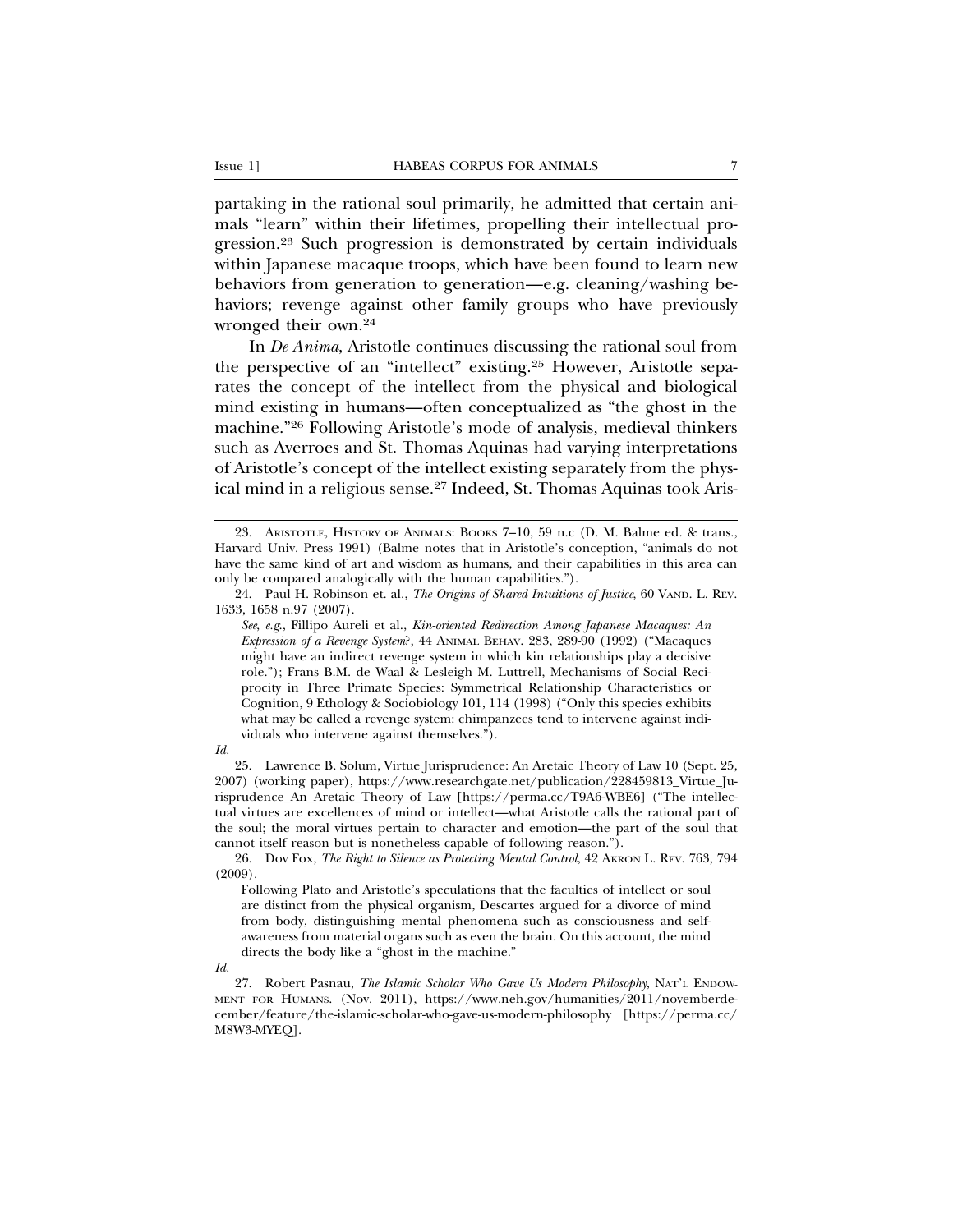totle's construct and applied it to Christian theology.28 In this sense, St. Thomas Aquinas applied the concept of the intellect to humans partaking in the belief of the existence of God and thus informing the existence of our rational soul. Correspondingly, animals that partake in the rational aspect of the soul also would be ascribed intellect through engaging in the belief of the existence of God.

Such arguments are not *per se* germane to the conception of whether or not habeas corpus should be applied to certain animals. However, it does stand to show that Aristotle's theories on the soul and intellect can apply to different philosophies and systems of analysis—such as theology or law.

However, Aristotle's categorizations of the soul do not necessarily explain why there are variations in the behaviors of different animals. Thus, this theory of Aristotle's "soul" is not so much a theory of why

*Id.*

28. Allen N. Sultan, *Judicial Autonomy Under International Law*, 21 U. DAYTON L. REV. 585, 664 n.143 (1996).

Stumpf credits Aquinas' esteem for his Greek sage to his mentor and fellow Dominican known to history as "Albert the Great." Pointing out that Aquinas studied under Albert in both Paris and Cologne, Stumpf describes Albert's view of Aristotle in the following manner: Albert's particular objective was to make Aristotle clearly understandable to all of Europe, hoping to put into Latin all of Aristotle's works. He considered Aristotle the greatest of all philosophers, and much of the credit for the dominance of Aristotle's thought in the thirteenth century must be given to him. It was inevitable, under these circumstances, that his pupil Thomas Aquinas would also see in Aristotle the most significant philosophical support for Christian theology.

*Id.*

*See* ROSCOE POUND, AN INTRODUCTION TO THE PHILOSOPHY OF LAW 25—26 (1922) (discussing St. Thomas Aquinas's role in adopting the Aristotelian distinctions of justice into modern legal philosophy); BAMFORTH & RICHARDS, *supra* note 1, at 155 (explaining that St. Thomas Aquinas's philosophical theology relied on Aristotle's biology, psychology, and ethics).

Many of Averroës's interpretations of Aristotle were deeply contentious, especially since they were often incompatible with core teachings of Christianity. When Thomas Aquinas returned to Paris in 1268 for an unusual second term as master of theology, he had to deal with the so-called "Averroists" among the philosophy professors who defended the very views that had been controversial a century earlier in Muslim Spain. Against Averroës, then, Aquinas argued that the world has not always existed, but was brought into existence anew by God, that the very bodies we possess now will be resurrected in the life to come, and that we each possess our own intellect, making us distinct individuals with our own individual destiny.

David A.J. Richards, *Covert Fundamentalism*, 1 WAKE FOREST J.L. & POL'Y 281, 284 n.16 (2011).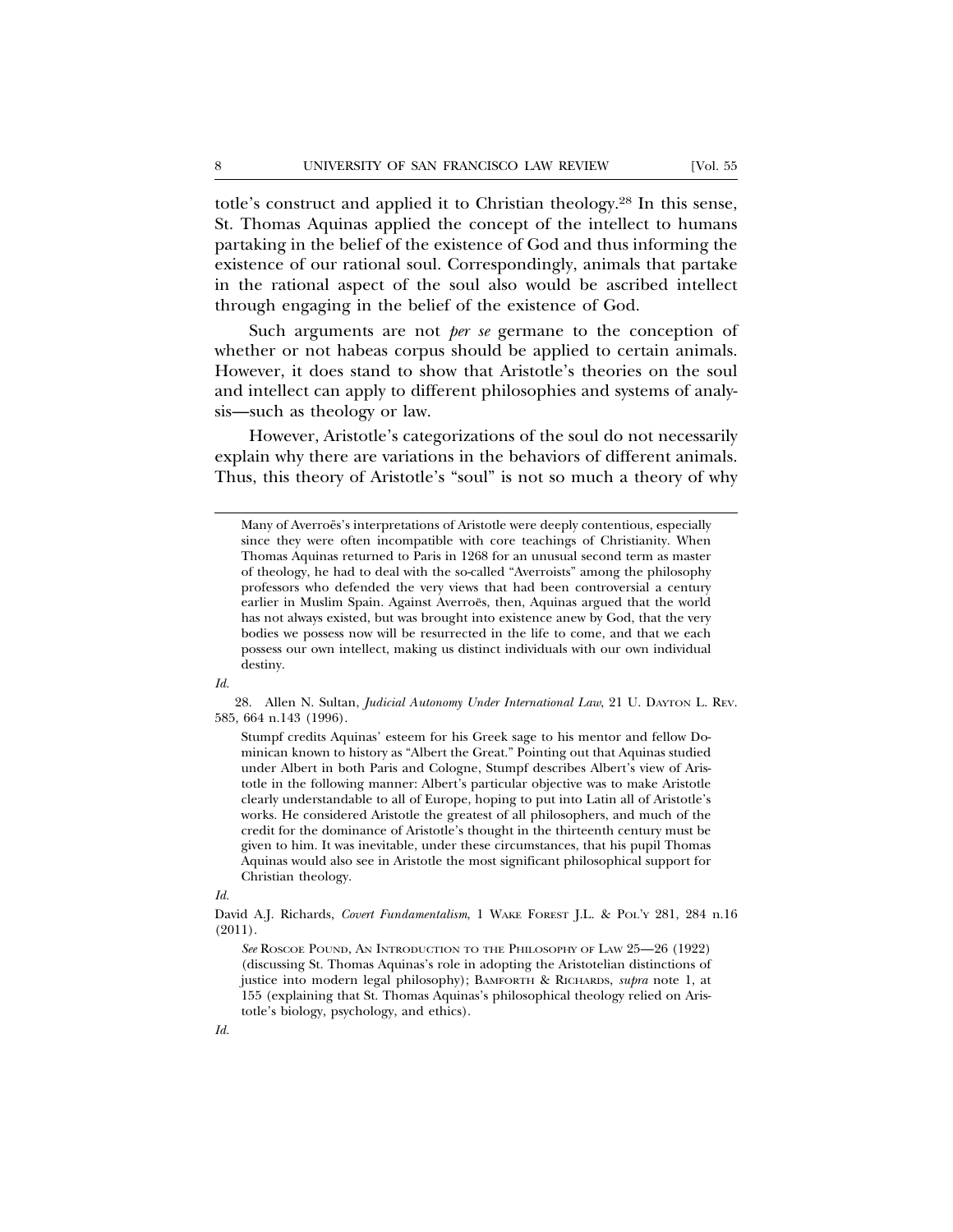different types of animals exist but a way to categorize their existence in the world.

This concept of existence in the world is consistent with the idea of "entelechia," as expressed in Aristotle's writings, which he explains as something having an end in itself.29 A translator of Aristotle has written:

Aristotle invents the word by combining enteles ("complete, fullgrown" [ $\epsilon$ ντελής]) with echein (hexis, to be a certain way by the continuing effort of holding on in that condition), while at the same time punning on endelecheia ("persistence" [ενδελέχεια]) by inserting "telos" ("completion"  $[\tau \in \lambda_0]$ ). This is a three-ring circus of a word, at the heart of everything in Aristotle's thinking, including the definition of motion."<sup>30</sup>

In the same translation of Aristotle, Joe Sachs suggests this concept can be roughly translated into English as "being-at-work-staying-

*Id. Cf.* Slavoj Zizek, *Ideology Between Fiction and Fantasy*, 16 CARDOZO L. REV. 1511, 1531 (1995).

To make this point clear, one should bear in mind what is perhaps the fundamental lesson of postmodern politics: far from being a "natural" unity of social life, a balanced frame, a kind of Aristotelian entelechia towards which all previous development advances, the universal form of Nation-State is rather a precarious, temporary balance between the relationship to a particular ethnic Thing (patriotism, pro patria mori, etc.) and the (potentially) universal function of the market. On the one hand, it "sublates" (in the Hegelian sense of Aufhebung) organic local forms of identification into universal "patriotic" identification; on the other hand, it posits itself as a kind of pseudonatural boundary of the market economy, delimiting "internal" from "external" commerce—economic activity is thus "sublimated," raised to the level of the ethnic Thing, legitimated as a patriotic contribution to the nation's greatness.

*Id.*

<sup>29.</sup> Jörg Kammerhofer et. al, The Benefits of the Pure Theory of Law for International Law*yers, or: What Use Is Kelsenian Theory?*, 12 INT'L LEGAL THEORY 5, 18–19 (2006).

Natural law—taken by its word, if you will—necessarily entails a breach of the Is-Ought dichotomy. A very clear example of such a breach can be found in Aristotle's teleological theory (adapted for international law by Alfred Verdross): For Aristotle, all entities are striving toward their perfection, because only if and when they have reached that goal (telos), will they have reached their true nature (physis). Thus, all beings or entities have an imminent purpose (or goal)—this purpose-oriented nature is their entelechia. This, then, is their objective nature. The teleological metaphysics of Aristotle alone, however, do not yet amount to much in the sphere of practical philosophy. The crucial "twist" is added when Aristotle considers the nature of humans. Human telos somehow is (forms) a norm which humans have to observe in order to reach completion—the goal prescribes the means. Thus, an Is (human nature) alone supposedly creates an Ought (an objective norm). Human nature is societal (man as a zoon politikón, as a state-building being): "[Human beings] thus by their nature are directed towards community with other humans."

<sup>30.</sup> JOE SACHS, ARISTOTLE'S PHYSICS: A GUIDED STUDY 245 (Rutgers Univ. Press 1995).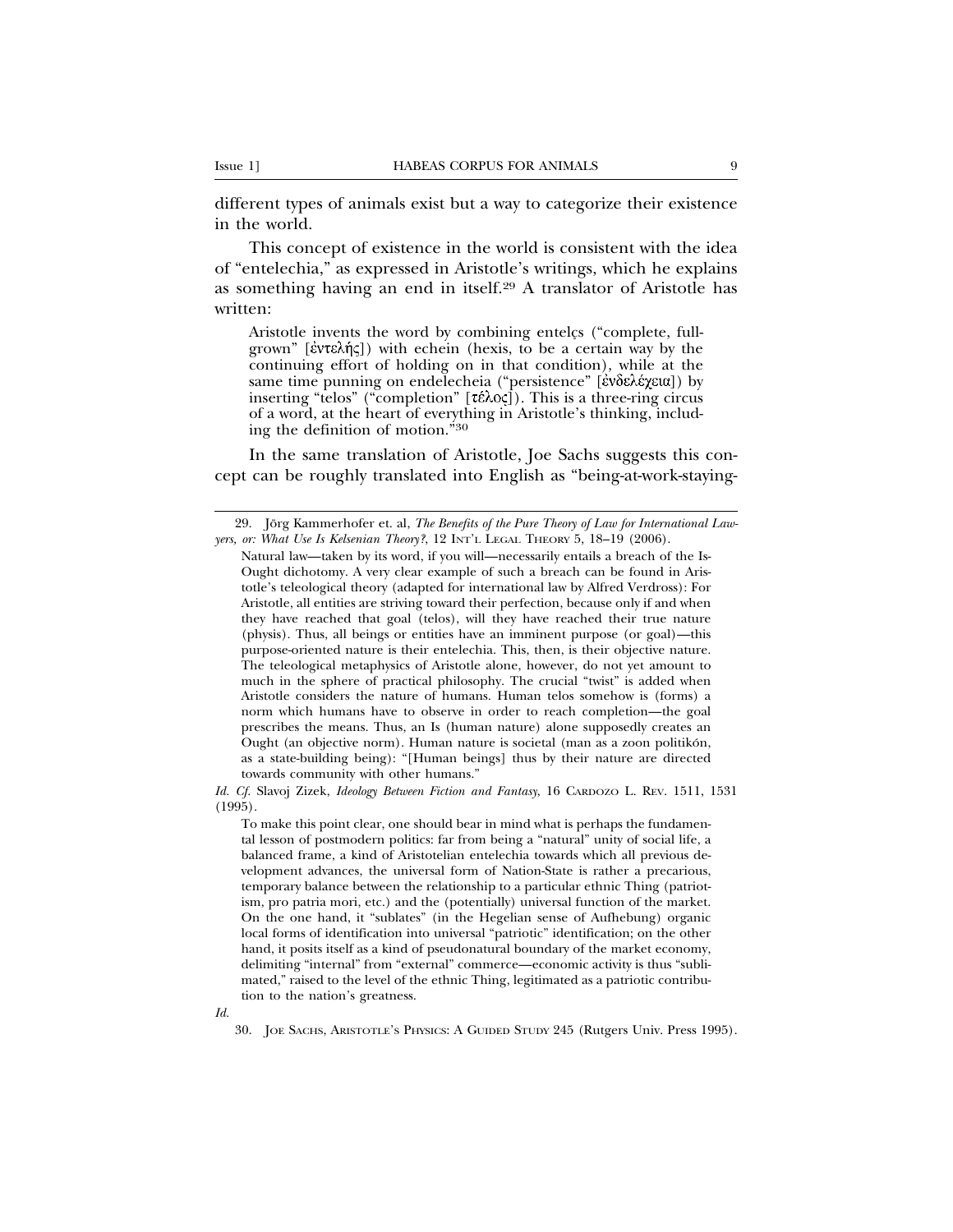itself."31 Sachs combines the meanings of the words *entelecia* and *energia* by stating that, "[j]ust as *energeia* extends to *entelecheia* because it is the activity which makes a thing what it is, *entelecheia* extends to *energeia* because it is the end or perfection which has being only in, through, and during activity."32

This somewhat harkens to a teleological argument for evolution, which is not necessarily in contrast with Charles Darwin's theory of evolution. Indeed, Aristotle's categorization of the soul on its own does not overlap or contradict Darwin's theories on natural selection and evolutionary biology espoused in *On the Origin of Species*. 33

<sup>31.</sup> *Id.*

<sup>32.</sup> Joe Sachs, *Aristotle: Motion and Its Place in Nature*, INTERNET ENCYCLOPEDIA OF PHIL., https://iep.utm.edu/aris-mot/ [https://perma.cc/C99T-5A3P].

<sup>33.</sup> It is interesting to note that one possible translation of "On the Origin of Species" is into Ancient Greek as "Peri Genesis Toin Eidion." "Peri genesis ton edion"/ πέρι γένεσις τοῖν εἰδοῖν Peri/ πέρι meaing around or about, genesis/ γένεσις meaning genesis/origin, ton/ $\tau_{\text{OIV}}$  meaning the/article eidion/είδουν, εΐδωλον meaning form/species (but used in Plato to indicate an everlasting form that never changes.) The Greek translation with its Biblical reference seems to have the exact opposite implication of a Darwinian evolutionary implication—yet at the same time maintains a teleological option for evolution. *Cf.* Joan DelFattore, *Speaking of Evolution: The Historical Context of Kitzmiller v. Dover Area School District*, 9 RUTGERS J.L. & RELIGION 1, 3 (2007).

Even 1859 is a late start for a discussion of evolution theory, since that general idea may be found in such early sources as the writings of Empedocles in the fifth century B.C.E. and those of Aristotle in the fourth century B.C.E. In the introduction to On the Origin of Species, Darwin remarked that although Aristotle did not understand natural selection in any comprehensive sense, he touched on the basic concept. Darwin noted, for instance, that Aristotle recognized that sharp teeth for biting and flat teeth for chewing had developed in accord with their respective uses. Nor would it be accurate to suggest that the study of evolution in modern scientific terms originated with Darwin, since his work was preceded and accompanied by that of other scientists, notably the French botanist, Jean-Baptiste Lamarck; Darwin's grandfather, Erasmus Darwin; and his contemporary, Alfred Wallace. Darwin's contribution, and the source of the furor surrounding his work, was his description of the specific mechanism of evolution: natural selection, including the struggle for existence and the survival of the fittest. This view of the origin of species struck many of his contemporaries as mechanistic, dehumanizing, and above all atheistic in its substitution of what they saw as random chance and brutality for a divine plan. As Kitzmiller amply demonstrates, that reaction has by no means run its course even after the world has had more than a century and a half to get used to Darwin's ideas.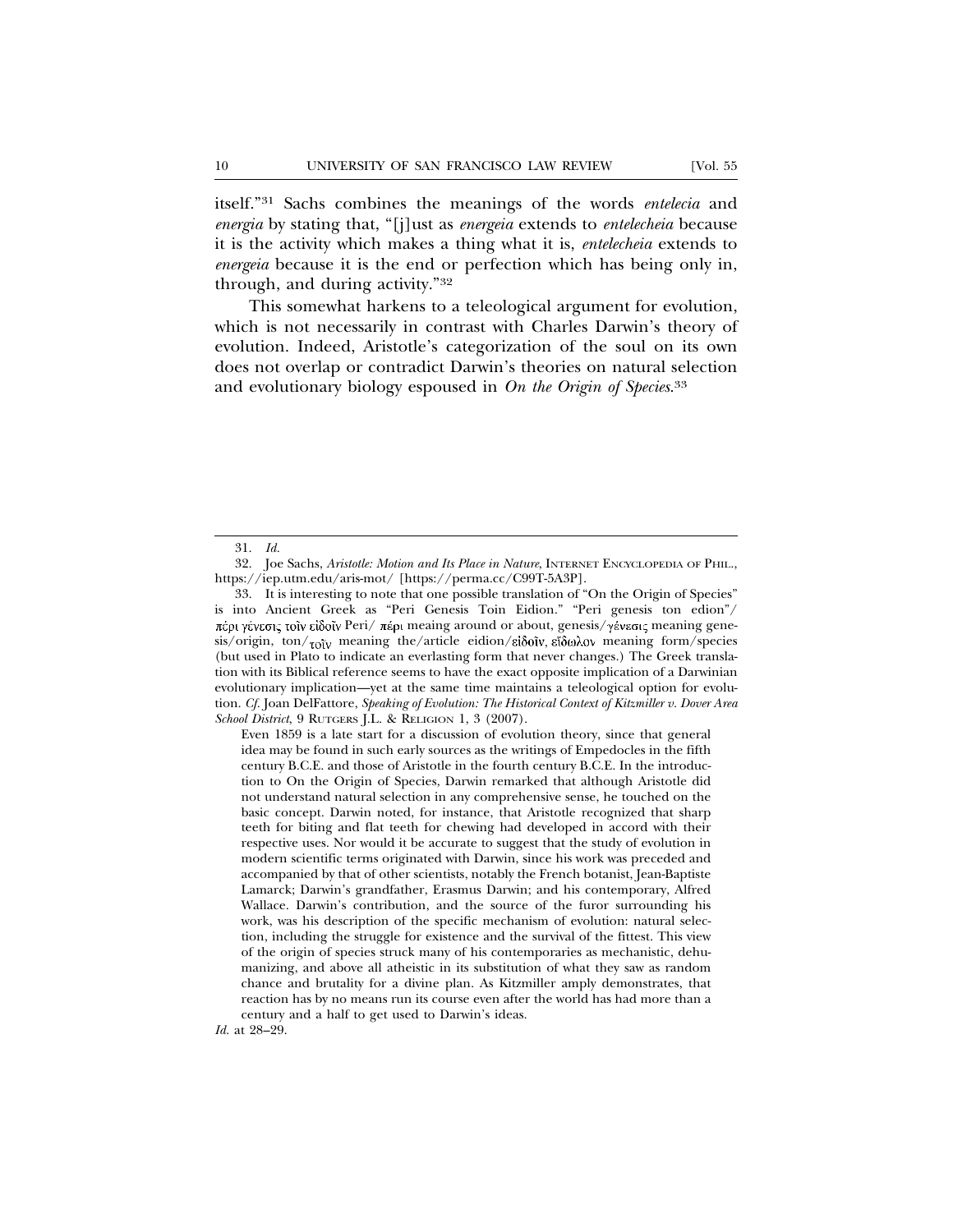#### **II. Theories of Habeas Corpus**

Habeas corpus, as a term, comes from the medieval Latin phrase roughly translated as "you have the body."34 In Medieval Latin, the word *habeas* was used as a second person singular present/active subjunctive form of the infinitive form of *habere*, which means "to have" or "to hold."35 The Latin word *corpus* can mean "body," "form," or "substance," but in this context, it translates to "body" in the singular.36 A reader would then fill in the missing words, as "[we command] that you should have the [detainee's] body [brought to court]."37

The earliest reference to the idea of habeas corpus comes from the 14th century, in an Anglo-French document. It states:

Praecipimus tibi, quod corpus A.B. in prisona nostra sub custodia tua detentum, ut dicitur, una cum causa detentionis suae quocunque nomine idem A.B. con- seatur in eadem habeas coram nobis apud Westm. die Jovis prox. post Octabis S. Martini ad subjiciendum et recipiendum ea quae curia nostra de eo adtunc, et ibidem ordinari contigerit in hac parte, et hoc, nullatemus, omittatis periculo incumbente, et habitai ibi hoc breve.<sup>38</sup>

This can be roughly translated as:

We say/command you/your body A.B. under your care, if held in the/a prison of our own, as we said, one of the detention of the covenant of the day, and the confiscation and the cause of his own, no matter by what the aforesaid A.B. is judged to be in the same, you may have to us . . . to subdue and gain before him at the time and in the same place and the order of receiving what is to happen to our court, in this point of view. This way bypass risk of damages/ penalty. And there is this writ.<sup>39</sup>

38. Edward Koroway, *Habeas Corpus in Ontario*, 13.1 OSGOOD HALL L.J. 149, 149 (1975).

<sup>34.</sup> *Habeas Corpus*, BLACK'S LAW DICTIONARY (11th ed. 2019); Charles Alan Wright, THE LAW OF FEDERAL COURTS § 53, at 350 (5th ed. 1994) (quoting *Secretary of State for Home Affairs v. O'Brien*, [1923] A.C. 603, 609).

The writ of habeas corpus, by which the legal authority under which a person may be detained can be challenged, is of immemorial antiquity. After a checkered career in which it was involved in the struggles between the common-law courts and the Courts of Chancery and the Star Chamber, as well as in the conflicts between Parliament and the crown, the protection of the writ was firmly written into English law by the Habeas Corpus Act of 1679. Today it is said to be "perhaps the most important writ known to the constitutional law of England"

*Id.*

<sup>35.</sup> *Habeas corpus*, ONLINE ETYMOLOGY DICTIONARY, https://www.etymonline.com/ word/habeas%20corpus [https://perma.cc/8ES2-H2H2].

<sup>36.</sup> *Id.*

<sup>37.</sup> *Id.*

<sup>39.</sup> Author's translation.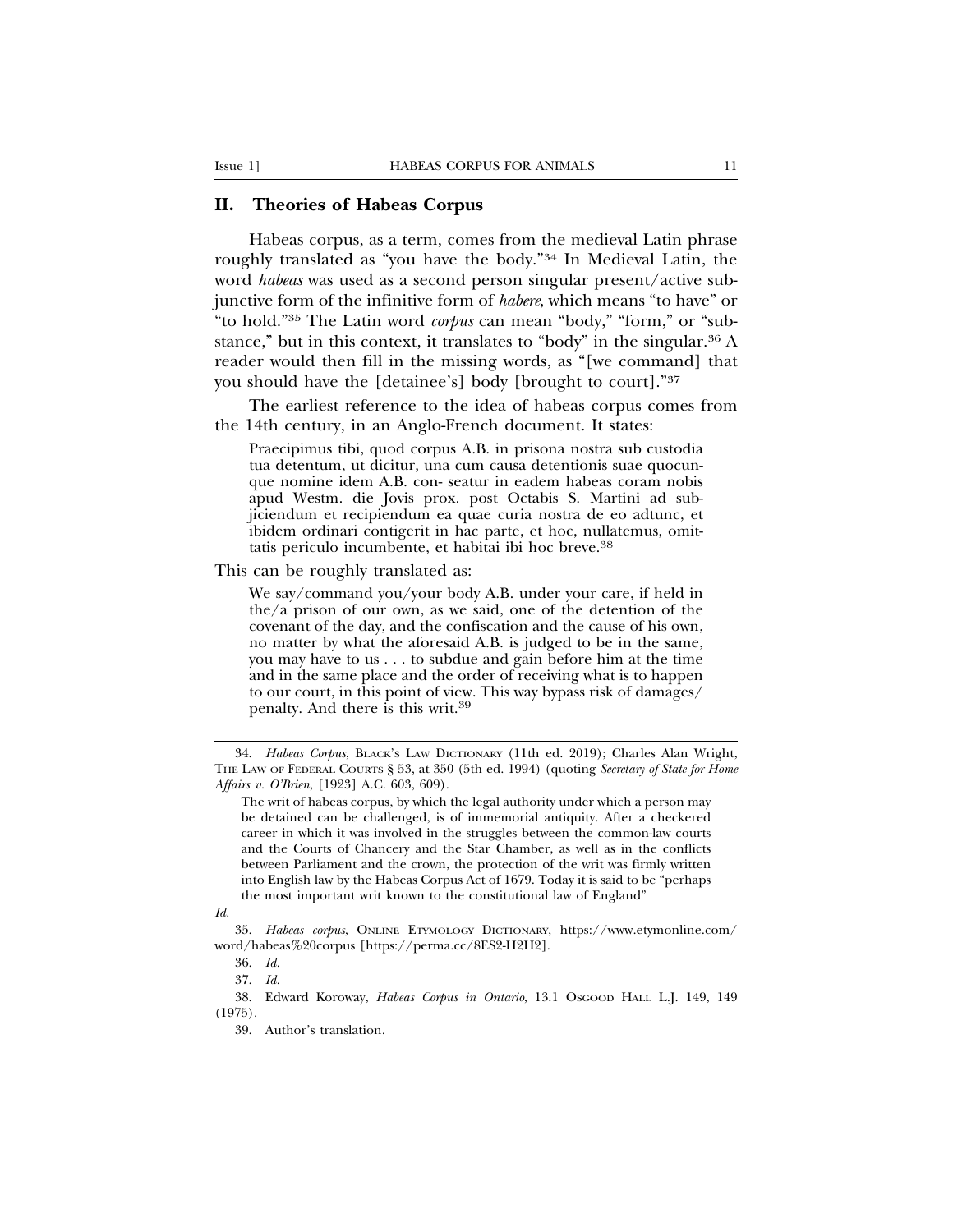However, the notion of habeas corpus may have been broached in as early as 1215. The Magna Carta provided a similar but not thorough provision in section 39, which stated, "Nullus balivus ponat aliquem ad legem, simplici sua loquela, sine testibus fidelibus ad hoc aductis."40 This can be roughly translated as: "no bailiff shall commence/start a legal proceeding without faithful/reliable testimony against the person on the specific issue."41 Justice Anthony Kennedy of the U.S. Supreme Court wrote, "[i]mportant as the principle was, the Barons at Runnymede prescribed no specific legal process to enforce it. [William] Holdsworth tells us, however, that gradually the writ of habeas corpus became the means by which the promise of Magna Carta was fulfilled."42

The United States adopted the concept of habeas corpus from English common law. The U.S. Constitution, Article 1, Section 9, Clause 2 (known colloquially as the Suspension Clause) states that "[t]he privilege of the Writ of Habeas Corpus shall not be suspended, unless when in Cases of Rebellion or Invasion the public Safety may require it."43 The federal habeas corpus statute is codified under 28 U.S.C. § 2241.44

Aside from the United States, there is a rich history from various parts of Europe adopting a similar remedy to habeas corpus. This includes the 1526 provision of *Fuero Nuevo of the Señorío de Vizcaya (New Charter of the Lordship of Biscay*) or the Crown of Aragon in the concept of *manifestacion de personas ´* . Likewise, in 1430, King Władysław II Jagiełło of Poland created a similar provision to habeas corpus called *neminem captivabimus nisi iure victum*. There are various other modern examples, as well.

The most remarkable impression of habeas corpus at the international level is within Article 3 of the Universal Declaration of Human Rights, which provides that "everyone has the right to life, liberty and security of person."45 Article 5 of the European Convention on Human Rights also states that "[e]veryone who is deprived of his lib-

<sup>40.</sup> *1215: Magna Carta (Latin and Engish)*, ONLINE LIBR. LIBERTY, https://oll.liberty fund.org/pages/1215-magna-carta-latin-and-engish [https://perma.cc/EZ2M-7XYS]. *See* John V. Orth, *Taking from A and Giving to B: Substantive Due Process and the Case of the Shifting Paradigm*, 14 CONST. COMMENT. 337, 337 n.4 (1997).

<sup>41.</sup> Author's translation.

<sup>42.</sup> Boumediene v. Bush, 553 U.S. 723, 740 (2008).

<sup>43.</sup> U.S. CONST. art. I, §9, cl. 2.

<sup>44. 28</sup> U.S.C. § 2241 (2020).

<sup>45.</sup> *See* Convention for the Protection of Human Rights and Fundamental Freedoms, Apr. 11, 1950, 213 U.N.T.S. 221; Rodriguez-Fernandez v. Wilkinson, 505 F. Supp. 787, 797 (D. Kan. 1980); Rodriguez-Fernandez v. Wilkinson, 654 F.2d 1382 (10th Cir. 1981).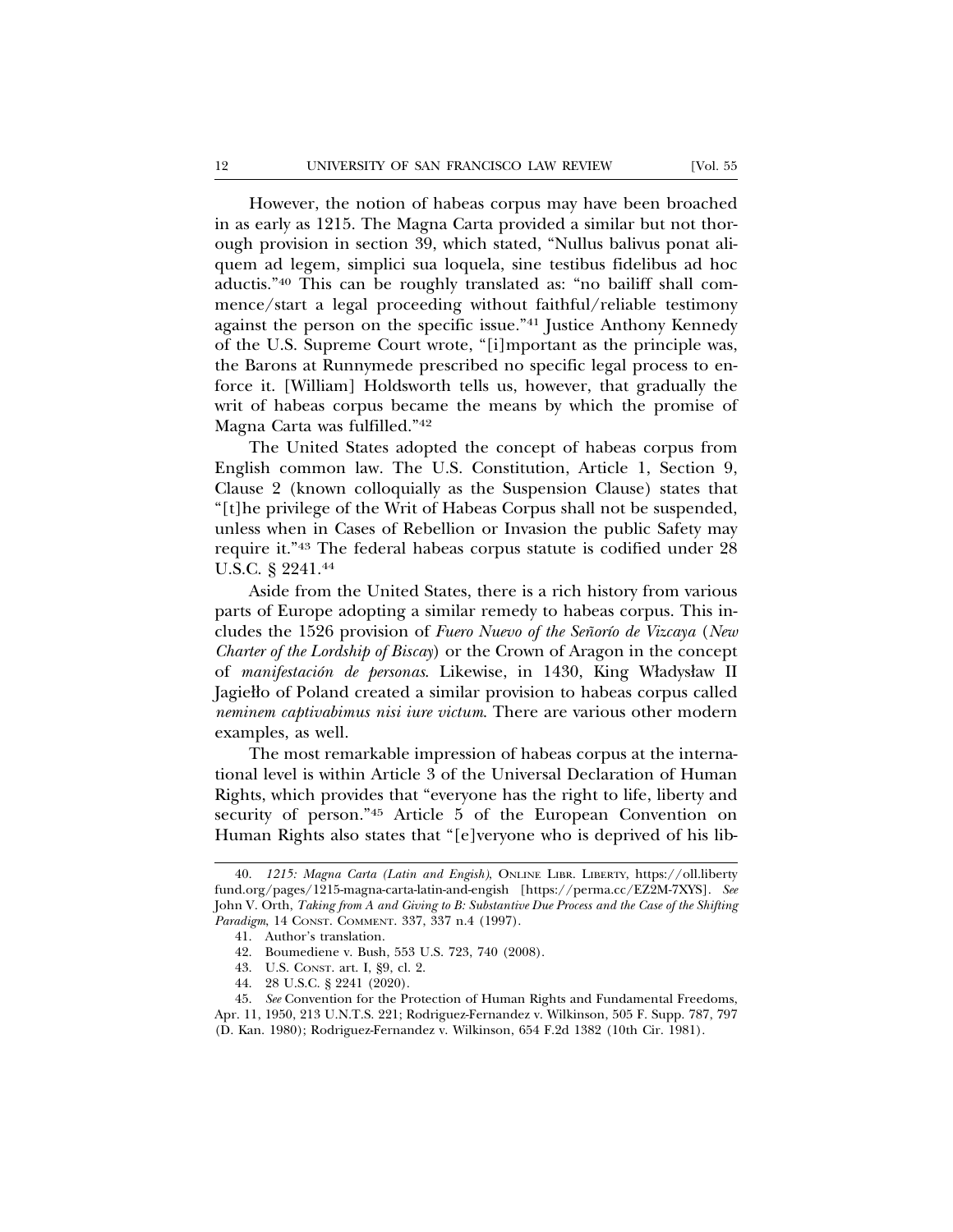erty by arrest or detention shall be entitled to take proceedings by which the lawfulness of his detention shall be decided speedily by a court and his release ordered if the detention is not lawful."46

Ontologically, the right to habeas corpus comes from an ability to have a cognitive capacity. As stated above, this is not intended as a scientific journal to explore animals' cognitive capacity, but rather a philosophical argument for additional animal rights. Arguments have been made for theoretical and philosophical bases for animal rights as well as philosophical natural rights in general. Aristotle has provided a foundation for analyzing the nature of rights in general.<sup>47</sup>

#### **III. Why Should Animals Have Habeas Corpus Rights?**

In recent years, the recognition of "personhood" (as well as the corollary rights thereto) has been demanded for great apes.48 An often debated subject, personhood is the quality of being recognized under law as having rights equal to other members of a society.49 Personhood for great apes could reduce their suffering,<sup>50</sup> protect their dignity,<sup>51</sup> and promote equality in the animal kingdom.<sup>52</sup> Spain has been at the forefront of pushing legislative changes that have extended human rights to great apes via the personhood argument.<sup>53</sup>

<sup>46.</sup> *Id.*

<sup>47.</sup> *See* Huss, *supra* note 9.

<sup>48.</sup> Adam Kolber, *Standing Upright: The Moral and Legal Standing of Humans and Other Apes*, 54 STAN. L. REV. 163, 164 (2001).

Calling the effort the Great Ape Project ("Project"), a number of scholars, scientists, and activists have organized to demand recognition of moral and legal rights for great apes. In the category of great apes, the Project includes chimpanzees, bonobos, orangutans, gorillas, and, surprisingly or not, humans. Supporters of the Project would like to see radical changes in the ways we treat great apes. These changes, if enforced globally, would mean an end to most biomedical experimentation on great apes; would largely eliminate the potential use of great apes for organ donations; would prohibit, or at least require dramatic improvements, in the keeping of great apes in zoos; and would eliminate the use of great apes as a source of food.

*Id.*

<sup>49.</sup> Emily A. Fitzgerald, *[Ape]rsonhood*, 34 REV. LITIG. 337, 338 (2015).

<sup>50.</sup> Alexandra B. Rhodes, Note, *Saving Apes with the Laws of Men: Great Ape Protection in a Property-Based Animal Law System*, 20 ANIMAL L. 191, 193–94 (2013).

<sup>51.</sup> Ariel L. Bendor & Hadar Dancig-Rosenberg, *Animal Rights in the Shadow of the Constitution*, 24 ANIMAL L. 99, 116–17 n.127 (2018).

<sup>52.</sup> Antionette Duck, *Welcome to Primates' Paradise, Human Rights Not Allowed: Unravelling the Great Ape Project*, 7 REGENT J. INT'L L. 165, 169–70 (2009).

<sup>53.</sup> *Id.* at 169 ("The approach taken in Spain—to push for legislative changes that will preserve human rights for great apes and ensure their personhood—reflects a larger goal as well: obtaining a United Nations resolution declaring the fundamental rights of great apes.").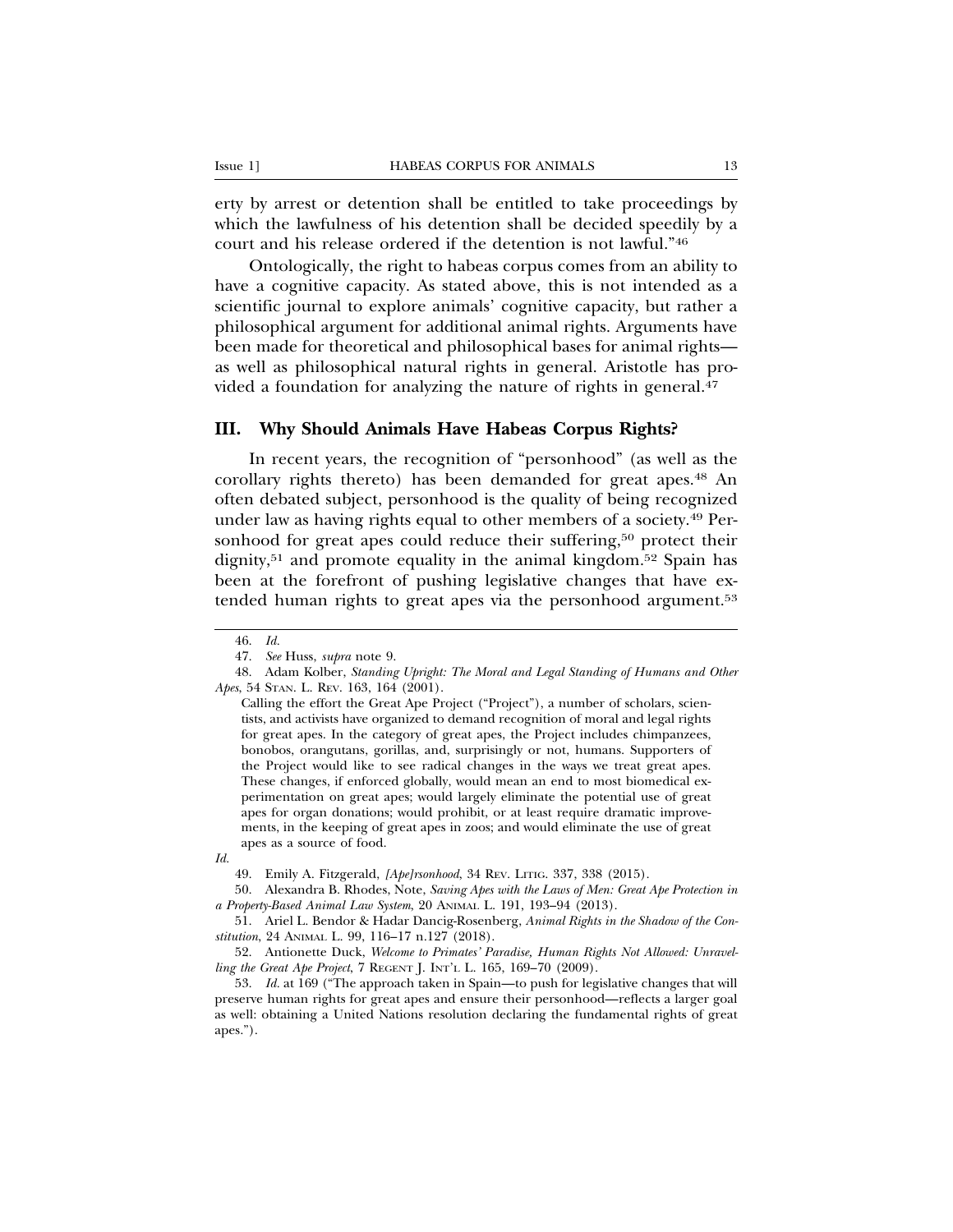Indeed, there have been earlier studies that nonhuman great apes those apart of the Hominidae taxonomic family of primates—meet the philosophical criteria for personhood; such a test involves rationality and intellect to some degree.54

However, it seems that these cavalcades of philosophical inquiry are not as rigorously based. Aristotle's theory of the soul provides a logically concise account for the "psychological" levels of animals. Such a test and categorization can be systematically applied to different animals.

As discussed above, Aristotle's theory that the complete soul contains three levels is not novel. This theory has influenced a variety of thinkers from pre-Christian times to modern Supreme Court Justices.55 The first level is the nutritive aspect of the soul, that includes plants. The locomotive aspect of the soul distinguishes animals from plants. The rational part of the soul distinguishes humans and animals and is what makes the human soul human based on the ability to think, feel, theorize and reflect. Another key example of the rational aspect of the soul comes from the ability to speak.<sup>56</sup> But speech and cognitive ability are not the only prerequisite for rights.57 Regarding humans and the soul, Aristotle writes,

[t]he proper function of man, then, consists in an activity of the soul in conformity with a rational principle or, at least, not without it. In speaking of the proper function of a given individual, we mean that it is the same in kind as the function of an individual who sets high standards for himself.<sup>58</sup>

However, it can be demonstrated that many animals—such as the Japanese macaque—partake in this part of the soul.59

This is because animals partake in Aristotle's conceptualization of the rational part of the soul. The rational part of the soul provides for the ability to not only contemplate, but also the ability to think and

<sup>54.</sup> *See* Lee Hall & Anthony Jon Waters, *From Property to Person: The Case of Evelyn Hart*, 11 SETON HALL CONST. L.J. 1, 18–27 (2000).

<sup>55.</sup> *See generally* Pons, *supra* note 2.

<sup>56.</sup> *See* Craig Ewasiuk, *Escape Routes: The Possibility of Habeas Corpus Protection for Animals Under Modern Social Contract Theory*, 48 COLUM. HUM. RTS. L. REV. 69, 110 n.12 (2017).

<sup>57.</sup> *See generally* Steven M. Wise, *Legal Personhood and the Nonhuman Rights Project*, 17 ANIMAL L. 1, 11 n.34 (2010). *See* Care & Prot. of Beth, 587 N.E.2d 1377, 1382 (Mass. 1992) (meaning that rationality per se and a level of logic should not be the only measure of granting rights. "The Supreme Judicial Court's statement that 'cognitive ability' is not a prerequisite for rights, along with similar judicial pronouncements, is evidence that autonomy so powerfully underlies the quality of dignity, which is sufficient to generate fundamental human rights, that courts use legal fictions to find it.").

<sup>58.</sup> Kyron J. Huigens, *Virtue and Inculpation*, 108 HARV. L. REV. 1423, 1480 n.97 (1995). 59. Robinson et al., *supra* note 24.